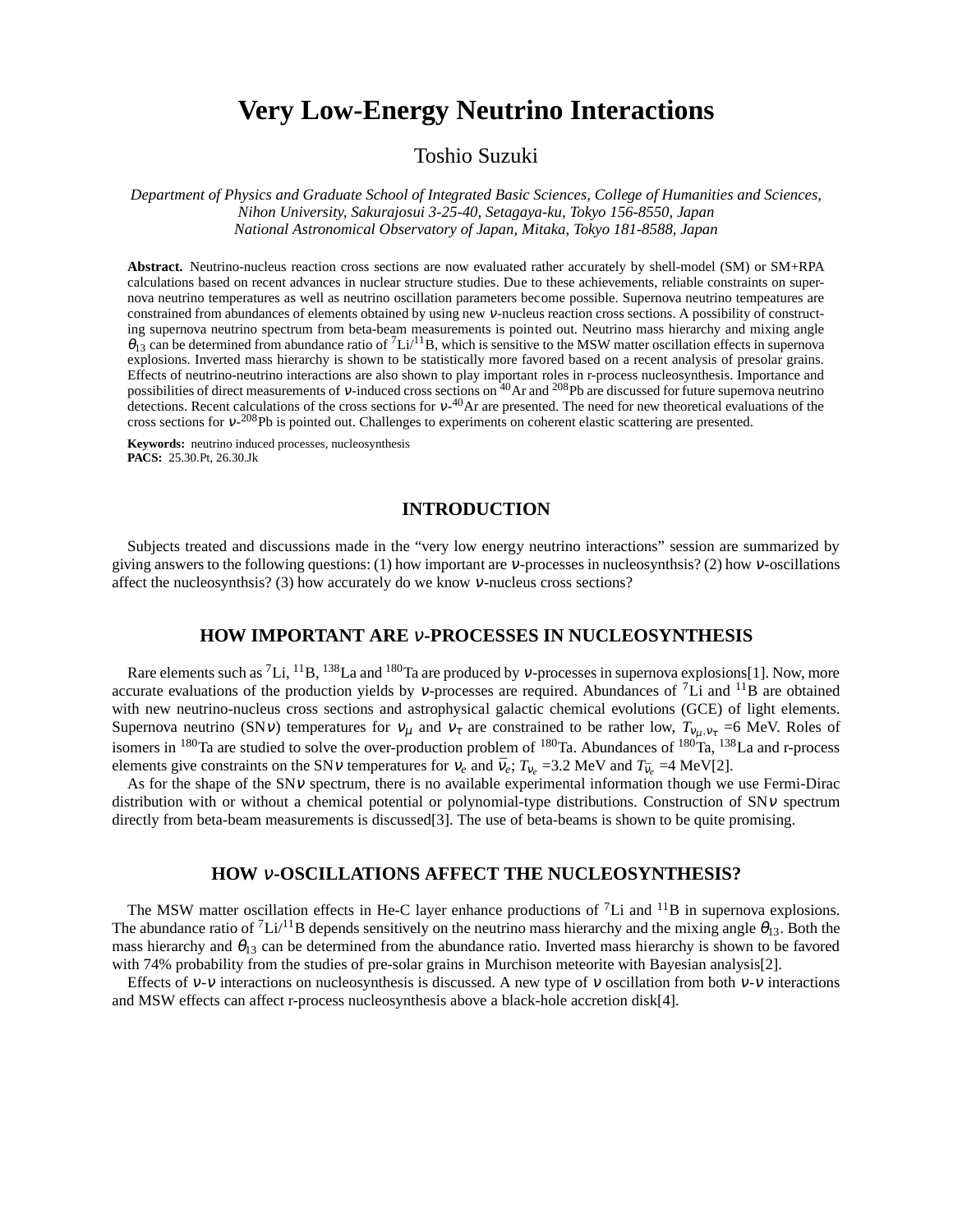Study of the effects of  $v$ - $v$  interaction on nucleosynthesis, which has just started recently, is important as it is connected with the problem of the specification of the r-process sites. In recent studies, neutron star mergers and MHD (magneto-hydrodynamic) jet supernova explosions are plausable candidates for the r-process site besides the <sup>ν</sup>-driven wind supernova explosions as the requirement of  $Y_e < 0.5$  ( $Y_e$  is lepton-to-baryon ratio in matter) is not necessarily satisfied in <sup>ν</sup>-driven supernova explosions.

## **HOW ACCURATELY DO WE KNOW** <sup>ν</sup>**-NUCLEUS CROSS SECTIONS?**

Direct measurements of neutrino-nucleus reaction cross sections are available only for a limited targets; carbon and iron. Present shell-model (SM) calculations using new SM Hamiltonians with proper tensor force, or hybrid model of  $SM+RPA$ , can reproduce experimental neutrino-nucleus reaction cross sections in <sup>12</sup>C and <sup>56</sup>Fe at DAR energies[5]. The Gamow-Teller (GT) strength and e-capture rates in <sup>56</sup>Ni can be also reproduced by SM calculations.

 $^{40}$ Ar and  $^{208}$ Pb are important targets for supernova neutrino detections. Direct measurements of the cross sections for these nuclei are possible by spallation neutron source (SNS) and LArTPC[6], and HALO[7]. It is very important to carry out the measurements for future supernova neutrino detection and study of  $v$  oscillations.

Cross sections for <sup>40</sup>Ar ( $v, e^-$ )<sup>40</sup>K are evaluated by SM+RPA[5]. In the SM calculation, the experimental GT strength in <sup>40</sup>Ar is found to be well reproduced. Calculated cross sections are close to those by RPA[8], while the GT contributions are enhanced for the SM case.

Although several calculated cross sections for  $v^{-208}Pb$  are available, more accurate theoretical evaluation of the cross section is necessary. Inclusion of spreading in the GT strength due to coupling to 2p-2h states is important.

Coherent elastic scattering from isoscalar targets is a challenging experiment, where careful removal of backgrounds and detection of recoil nucelus at keV energy region are necessary[9, 10]. If total flux and energy spectrum of reactor  $\bar{v}_e$  are fixed, we can discuss existence or non-existence of sterile neutrinos.

Instead of direct measurements, indirect approach with the use of  $(p, p')$  reactions are also planned. Study of  $\gamma$ ray emission from giant resonances in <sup>12</sup>C and <sup>16</sup>O are plannned by using (*p*, *p*') reactions in relation to the γ-ray emission in <sup>12</sup>C, <sup>16</sup>O (v, v')[11]. This measurement will provide us important information on  $\gamma$ -ray production from neutral-current  $v^{-12}$ C,  $-{}^{16}$ O interactions.

Finally, we discuss if we can obtain information on strange quark content of nucleon from <sup>ν</sup>-nucleus reactions. Cross sections can be sensitive to the strange axial form factor,  $G_A^s$  [3]. As scatteing cross sections for proton and neutron tend to cancel, separate measurement of  $(v, v'p)$  and  $(v, v'n)$  is favored at quasi-elastic region. In case of pure isoscalar transitions such as <sup>12</sup>C (v, v')<sup>12</sup>C (1<sup>+</sup>, T=0), we should note that isospin mixing effects can be important and the magnitude of the cross section is quite small.

## **SUMMARY**

Now, experimental v-induced reaction cross sections for <sup>12</sup>C and <sup>56</sup>Fe at DAR energies can be well reproduced by SM (SM+RPA) calculations with the use of new SM Hamiltonians. The GT strengths in  $56$ Ni and  $40$ Ar are also well described by SM calculations. Direct measurements as well as further theoretical investigations of <sup>ν</sup>-nucleus cross sections on <sup>40</sup>Ar and <sup>208</sup>Pb are highly recommended. Beta-beam and coherent scattering experiments are also worth challenges for better understanding of neutrino-nucleus interactions and neutrino properties.

We hope that we get a desicive determination of the neutrino mass hierarchy from long base-line accelerator experiments in near future. We are very much interested if the same conclusion for the mass hierarchy, that is, inverted mass hierarchy, is obtained. We also expect that studies of neutrino oscillations induced by the MSW effects and <sup>ν</sup>-<sup>ν</sup> interactions make further progress with fruitful astrophysical applications.

#### **ACKNOWLEDGMENTS**

The author would like to thank speakers of the session, T. Kajino, C. Virtue, F. Cavanna, N. Jachowicz, A. Malkus, J. Yoo, and G. Moroni, as well as one of the session organizers, K. Scholberg.